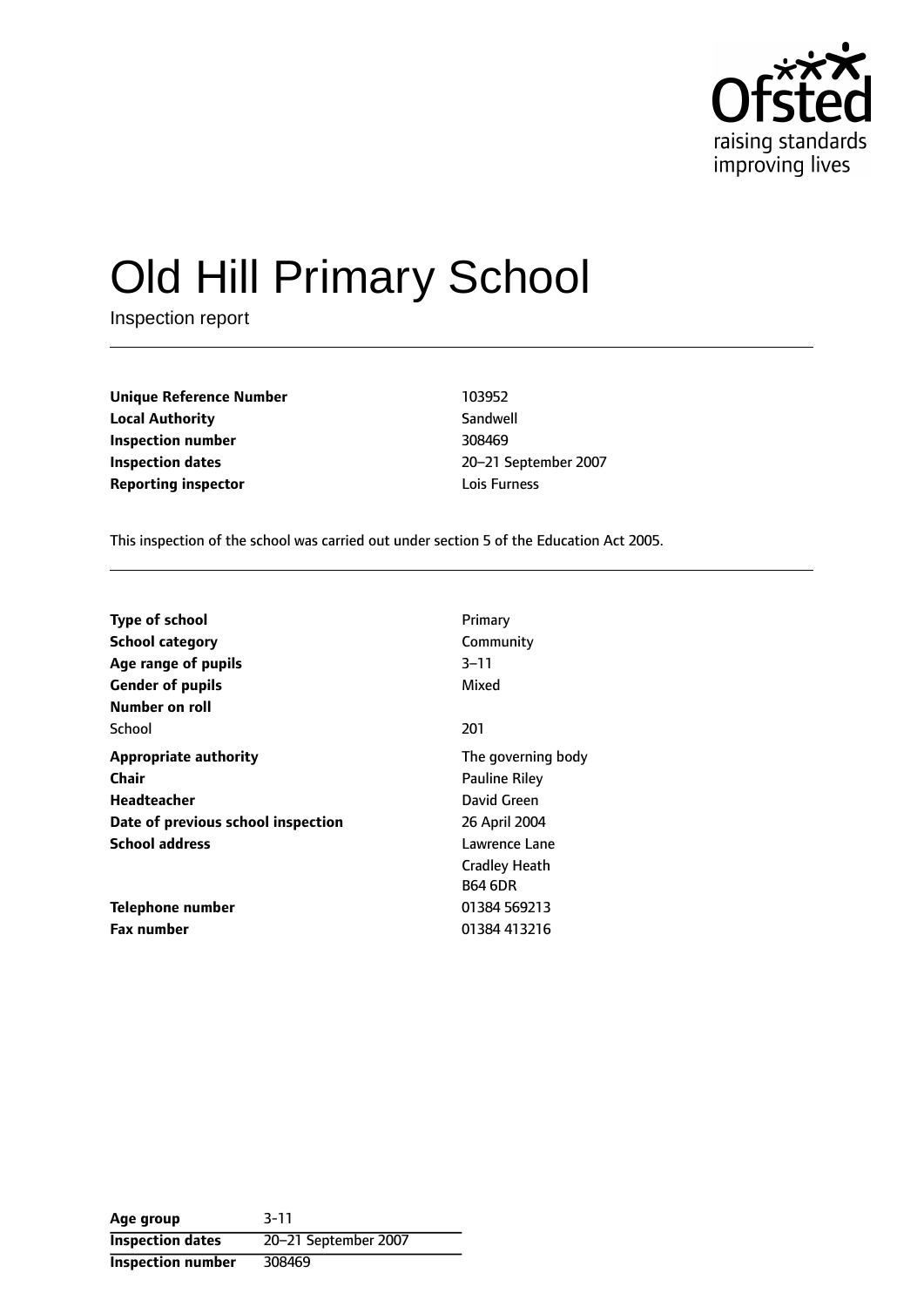.

© Crown copyright 2007

#### Website: www.ofsted.gov.uk

This document may be reproduced in whole or in part for non-commercial educational purposes, provided that the information quoted is reproduced without adaptation and the source and date of publication are stated.

Further copies of this report are obtainable from the school. Under the Education Act 2005, the school must provide a copy of this report free of charge to certain categories of people. A charge not exceeding the full cost of reproduction may be made for any other copies supplied.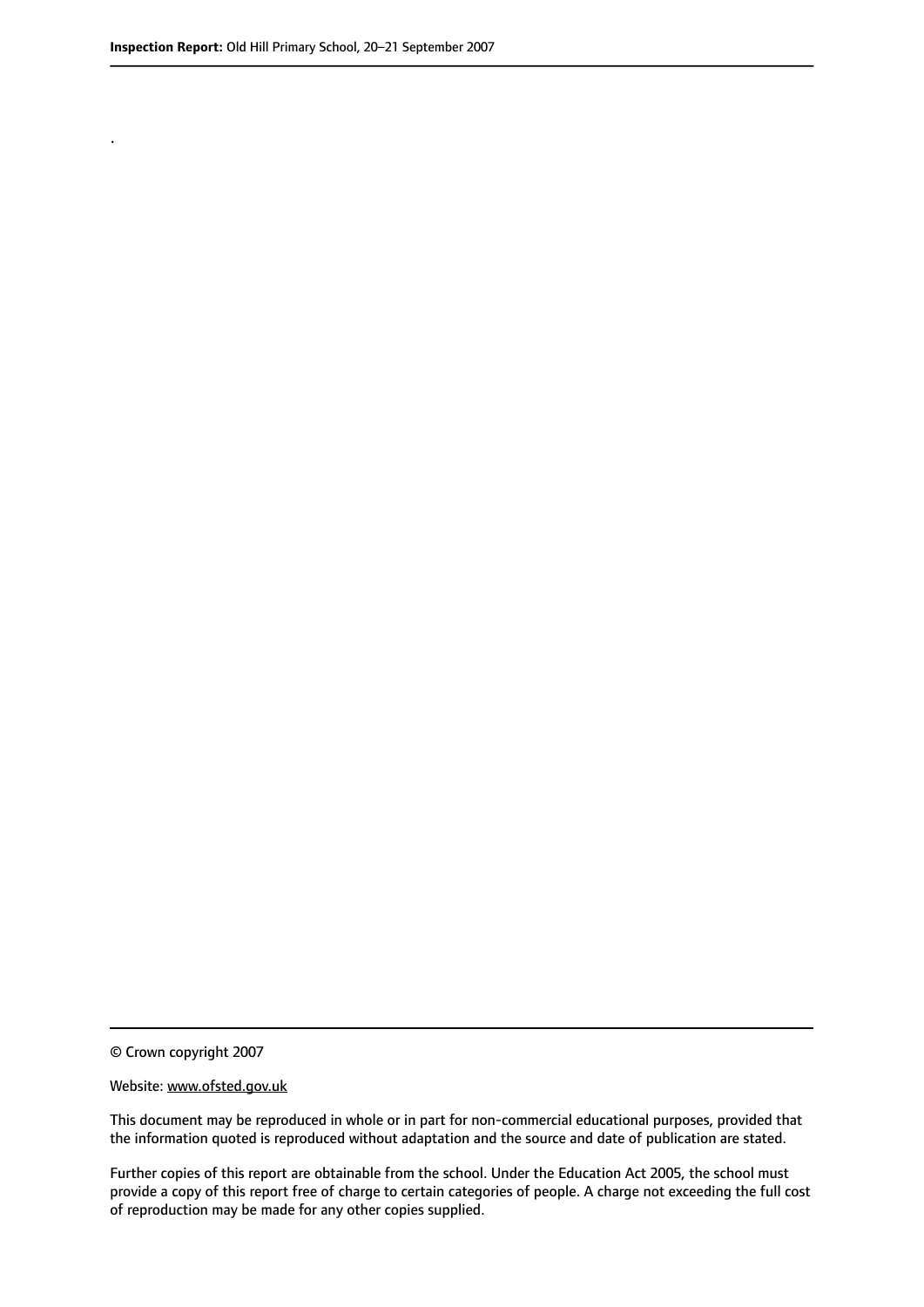## **Introduction**

The inspection was carried out by two Additional Inspectors.

#### **Description of the school**

In this average-size school most pupils are White British, although there are ten other ethnic backgrounds represented. The proportion of pupils with learning difficulties and/or disabilities is above average.

## **Key for inspection grades**

| Grade 1 | Outstanding  |
|---------|--------------|
| Grade 2 | Good         |
| Grade 3 | Satisfactory |
| Grade 4 | Inadequate   |
|         |              |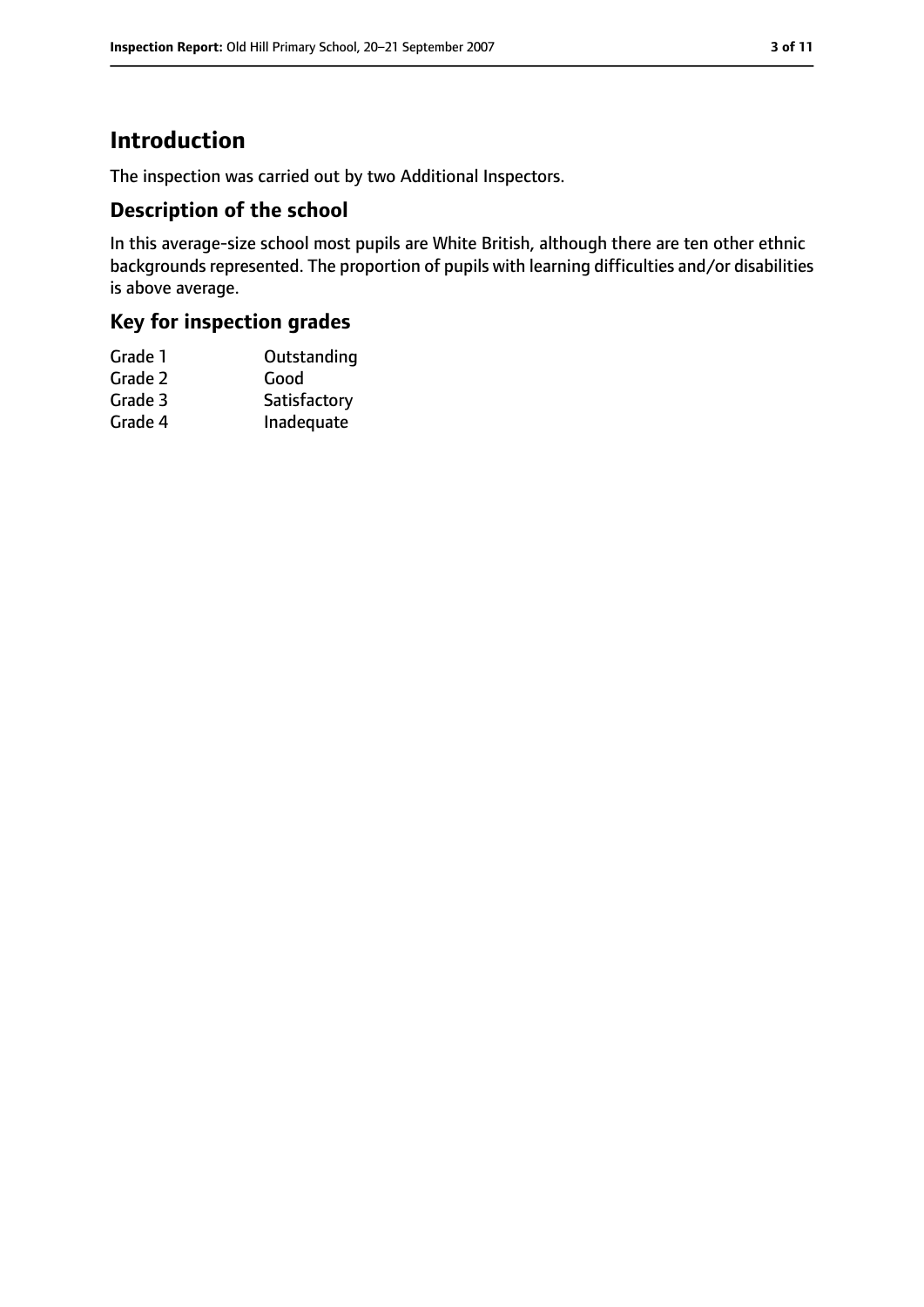# **Overall effectiveness of the school**

#### **Grade: 3**

This improving school provides a satisfactory education. Pupils say the school has improved over the last year, appreciating the way the curriculum has been adapted to make it more interesting. Theme weeks are looked forward to and pupils spoke enthusiastically about 'Space Week' when they made many interesting things, including a 'time machine'! These activities promote pupils' enjoyment and prompted pupils to say, 'School is fun, active and enjoyable.' Developing pupils' understanding of leading a healthy lifestyle is given a high priority. The well-attended sports clubs support pupils' understanding of the importance of regular exercise. 'Eating healthily is important. You must eat five fruit and vegetables every day' is a typical comment made. Pupils know how to keep themselves safe and speak confidently of what to do if bullying occurs. Responsibilities, for example, as school council members, develop pupils' understanding of the importance of the community. Pupils proudly support different charities, saying it is important to care for others less fortunate than themselves. Parents also say their children enjoy school and comment positively on the interesting curriculum and the way visits and visitors 'make it come alive'.

Although the curriculum has been adapted well to provide interest for pupils, it is less successful in ensuring that learning is as good as it should be. Standards in the past have been too low because of unsatisfactory teaching. With the support of the local authority, school leaders have taken firm action and standards have improved, although they remain below average in English, mathematics and science. This represents satisfactory achievement from when children first start school in the Nursery. Progress is satisfactory in the Foundation Stage, the Nursery and Reception but weaknesses in children's knowledge of letter names and sounds, writing and calculation skills slow down their rate of learning in Years 1 and 2. New teaching methods have recently been introduced to raise standards in these aspects of children's development; however, it is too early to see their effect.

Throughout the school, teachers are good at sharing with pupils the intended learning of the lesson. They use a variety of strategies, including the use of 'talk partners' to encourage all pupils to talk about their work. Pupils enjoy these opportunities to work together and respectfully listen to each other's ideas. Improving standards and good personal skills show pupils' satisfactory preparation for the next stage of their education.

Although pastoral care is good and pupils feel safe and well cared for, academic guidance is not as successful. Systems for assessing pupils' progress are satisfactory and school leaders regularly check how well pupils are progressing. However, the use of assessment information is not rigorous enough to ensure that progress is maximised. There is good marking of pupils' work, but this is not consistent and pupils do not know sufficiently well what they need to do to make their work better. Also, checking procedures do not sharply identify what teachers must teach to raise standards further. Even so, improvements made over the past year, in improving achievement and standards and making teaching more effective, show leadership and management are satisfactory and the school has satisfactory capacity to improve further.

#### **Effectiveness of the Foundation Stage**

#### **Grade: 3**

When children enter the Nursery, their skill levels are well below those expected for their age. Progress is satisfactory, although by the end of Reception the great majority of them are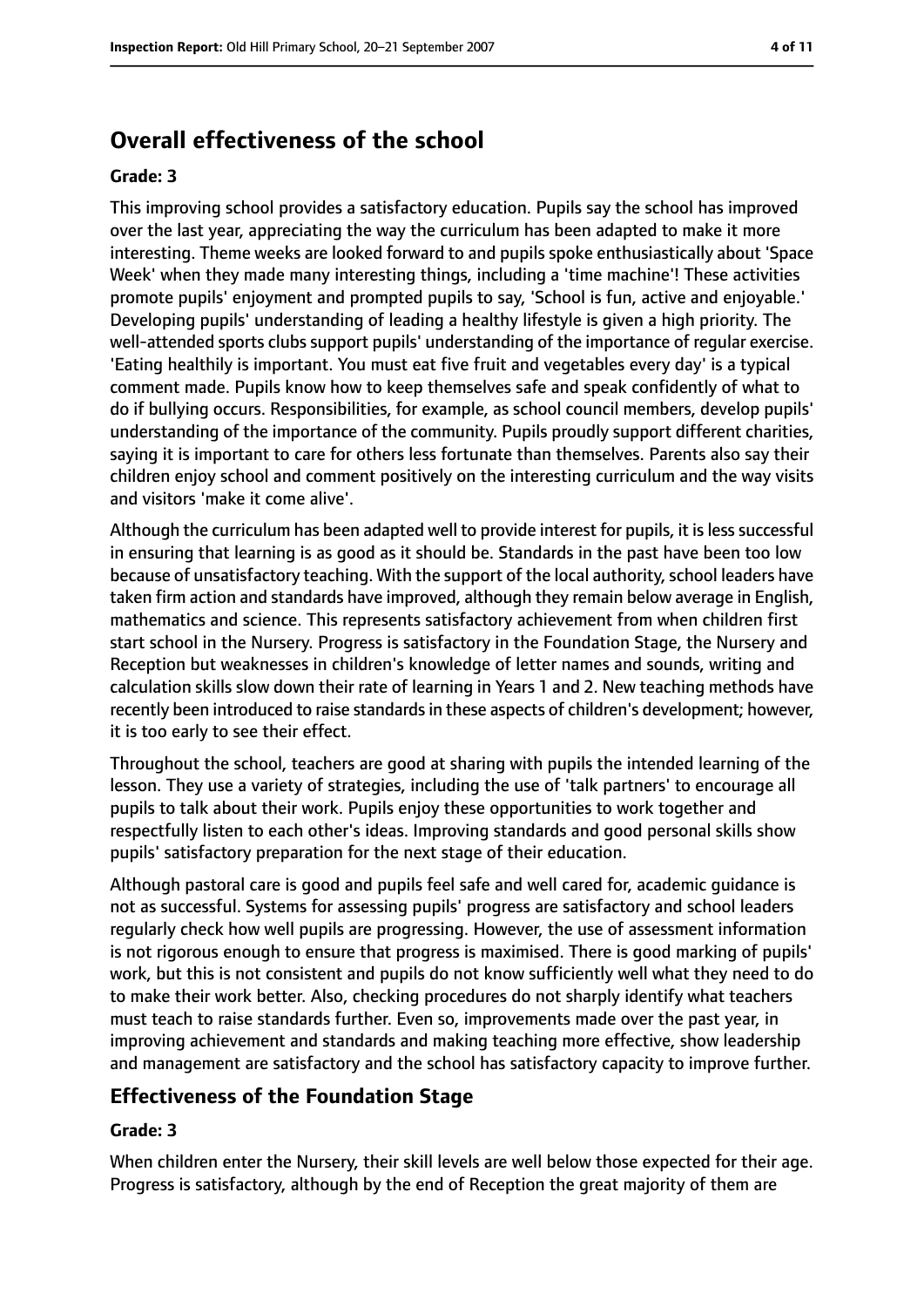working below the goals expected in all six areas of learning. There are marked weaknesses in children's knowledge of letter names and sounds, in their writing skills and in the calculation aspect of mathematical development. Consequently, children are not sufficiently prepared academically for the Year 1 curriculum. New ways of teaching these skills have been recently introduced, but it is too early to gauge their effect.

Children are better prepared in their personal, social and emotional development because of the good emphasis that is given to this aspect of development. Children are happy and settled and enjoy their activities. Staff interact sensitively with children, making sure they feel safe and well cared for. There is an appropriate balance between child-led and teacher-directed activities and the outdoor environment is used satisfactorily to promote learning.

## **What the school should do to improve further**

- Raise standards in English, mathematics and science by making effective use of assessment information and involving pupils in understanding how to improve their work.
- Accelerate the progress of children in the Foundation Stage in knowing letter names and sounds, writing and in developing simple calculating skills.
- Sharpen checking procedures to give teachers clearer information about how to improve pupils' learning.

A small proportion of schools whose overall effectiveness is judged satisfactory but which have areas of underperformance will receive a monitoring visit by an Ofsted inspector before their next section 5 inspection.

## **Achievement and standards**

#### **Grade: 3**

In recent years, standards have been well below average and achievement has been unsatisfactory. This was a consequence of unsatisfactory teaching. However, the unsatisfactory teaching has been eradicated. This, and the influence of initiatives such as the implementation of a new reading scheme, a more effective way of teaching writing and a greater emphasis on problem-solving, has resulted in improved progress throughout the school. Standards are now below average in English, mathematics and science, and achievement is satisfactory. Results in the Year 6 tests in 2007 show good evidence of this improved progress, with the challenging targets set for this group of pupils exceeded in both English and mathematics. The progress of pupils with learning difficulties and/or disabilities is satisfactory as a result of the well-targeted support they receive.

## **Personal development and well-being**

#### **Grade: 2**

Pupils enjoy school, although attendance is below average. Despite the efforts of the school to rectify this, a small minority of pupils do not attend as regularly as they should. Behaviour is good and pupils report there is little bullying or disruption in lessons. They know how to keep themselves safe, both in and out of school. Pupils' good understanding of a healthy lifestyle is shown by them joining wholeheartedly in exercise and choosing healthy options at lunchtime. They think the school council is worthwhile and proudly speak about the improvements to the playground that council members have instigated.

Spiritual, moral, social and cultural development is a particular strength, with pupils demonstrating compassion towards those less fortunate than themselves through their numerous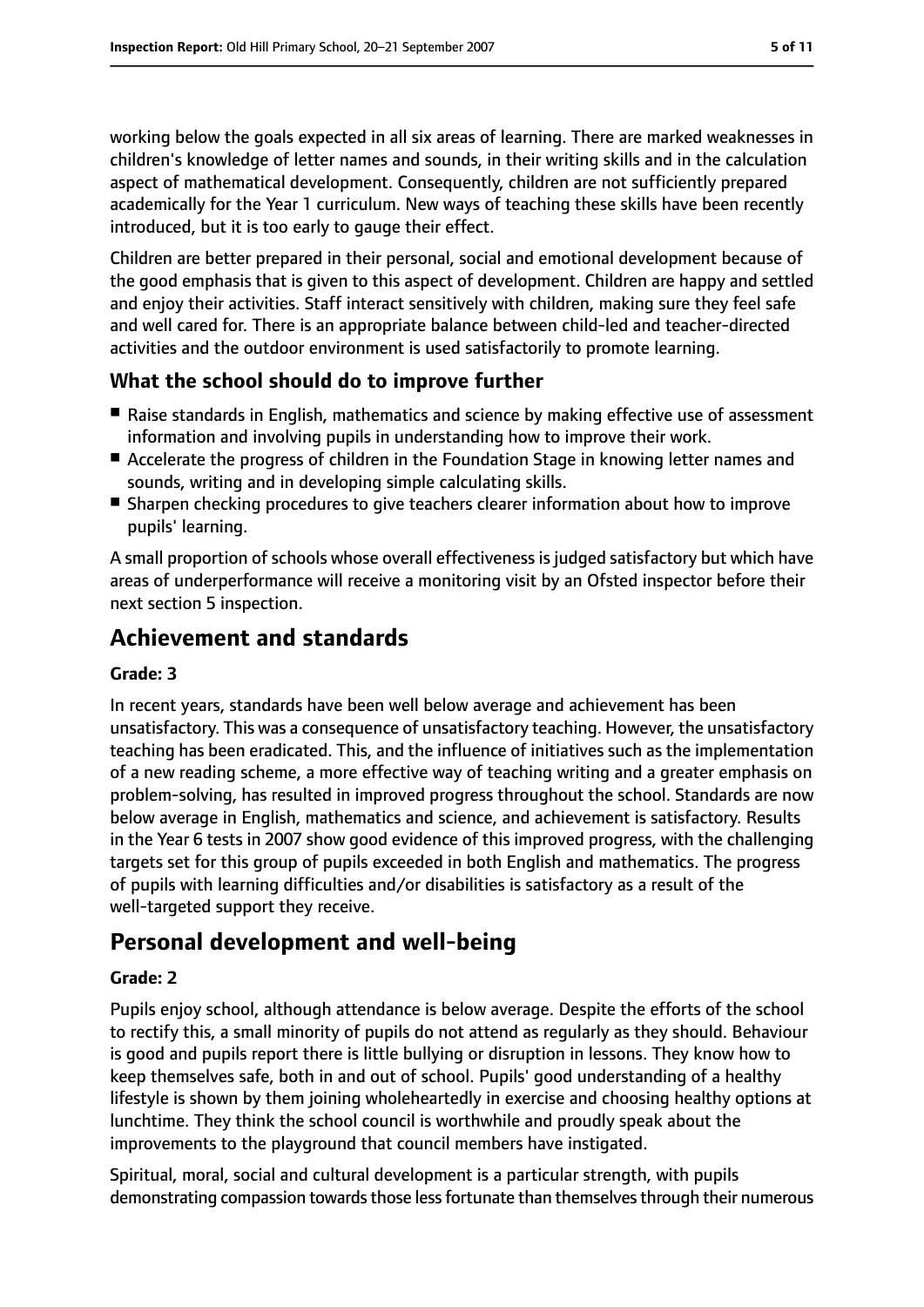fundraising activities. They know people from different ethnic backgrounds live in Britain and they speak maturely about racism. 'We are all unique,' said one pupil, while another said, 'We deal with racism by wearing the big C. That means be confident in being different!'

# **Quality of provision**

## **Teaching and learning**

#### **Grade: 3**

Pupils are eager to learn and work hard because of good relationships between staff and pupils. Behaviour is managed well and teachers provide clear explanations about what pupils are expected to learn in lessons. Good use is made of interactive whiteboards to make lessons exciting and strategies such as 'talk partners' are used well to ensure all pupils have the opportunity to share their ideas. Teachers plan conscientiously and try hard to make learning interesting. However, assessment information is not used carefully enough to ensure that activities are tailored exactly to meet pupils' learning needs. Consequently, pupils do not consistently make the progress of which they are capable. Teaching assistants satisfactorily ensure that pupils with learning difficulties and/or disabilities are included well in lessons.

## **Curriculum and other activities**

#### **Grade: 3**

The school has done much to make the curriculum interesting. Pupils, and boys in particular, say how much they enjoy theme weeks when they work on a variety of different practical activities. These include cooking and measuring in the 'All about Me' theme week, and making models during 'Space Week'. Visits and visitors also add further interest to the curriculum. Although subject leaders for English, mathematics and science have made improvements, for instance, by offering more problem-solving opportunities in mathematics, less attention has been given to ensuring that activities fully meet the different learning needs of pupils. There is a satisfactory range of extra-curricular clubs. Sport is provided for well, but there are few other extra-curricular opportunities. The Breakfast Club is popular, making a good contribution to pupils' personal well-being.

## **Care, guidance and support**

#### **Grade: 3**

The good relationships between pupils and staff reflect the positive ethos of the school. Parents agree that pastoral care is good and children are safe in school. The procedures for safeguarding pupils, including those for child protection, are good. These, and the school's good links with external agencies and other schools, contribute effectively to pupils' well-being and to their understanding of how to keep themselves safe and healthy. Academic guidance for pupils is not as helpful. Pupils do not have targets to help them to improve their work and marking does not consistently tell them what is necessary to achieve a higher standard in their work. There is regular checking of pupils' progress, but not enough use is made of assessment information to plan what pupils need to learn next.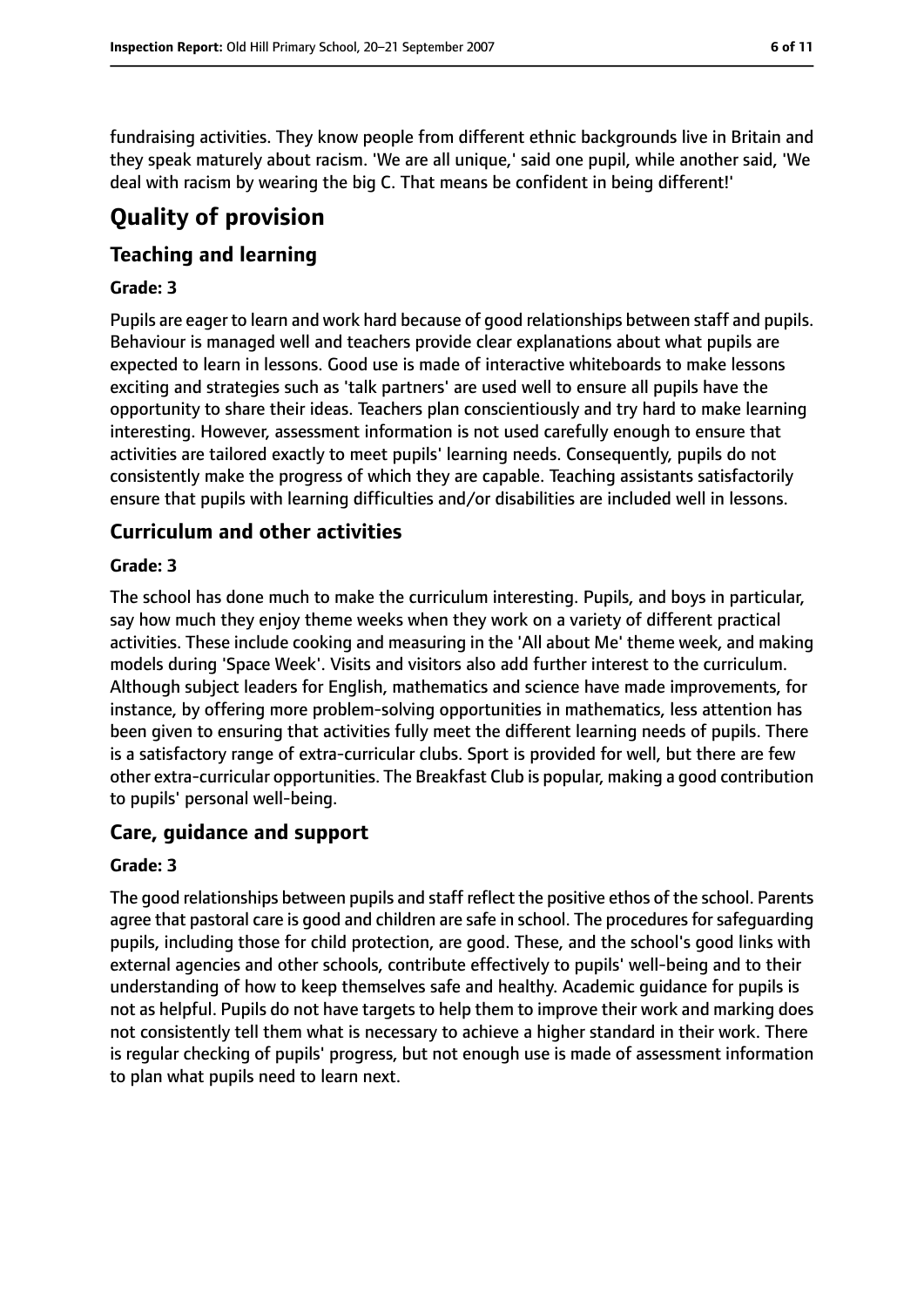## **Leadership and management**

#### **Grade: 3**

Recognising that standards pupils attained were not as good as they should be the leadership took firm action. With the good support of the local authority effective changes were implemented that have led to improved achievement and more effective teaching and learning. However, there is still much to do to ensure that all pupils make the best possible progress in their learning.

Self-evaluation is accurate and the school improvement plan identifies the need to raise standards in English, mathematics and science. However, the plan does not make clear exactly what it is necessary to do to raise standards further. Activities to check learning, such as the analysis of pupils' work, do not provide teachers with specific information about how to make learning better. Governors are supportive and are taking a more active role in monitoring pupils' standards and achievement.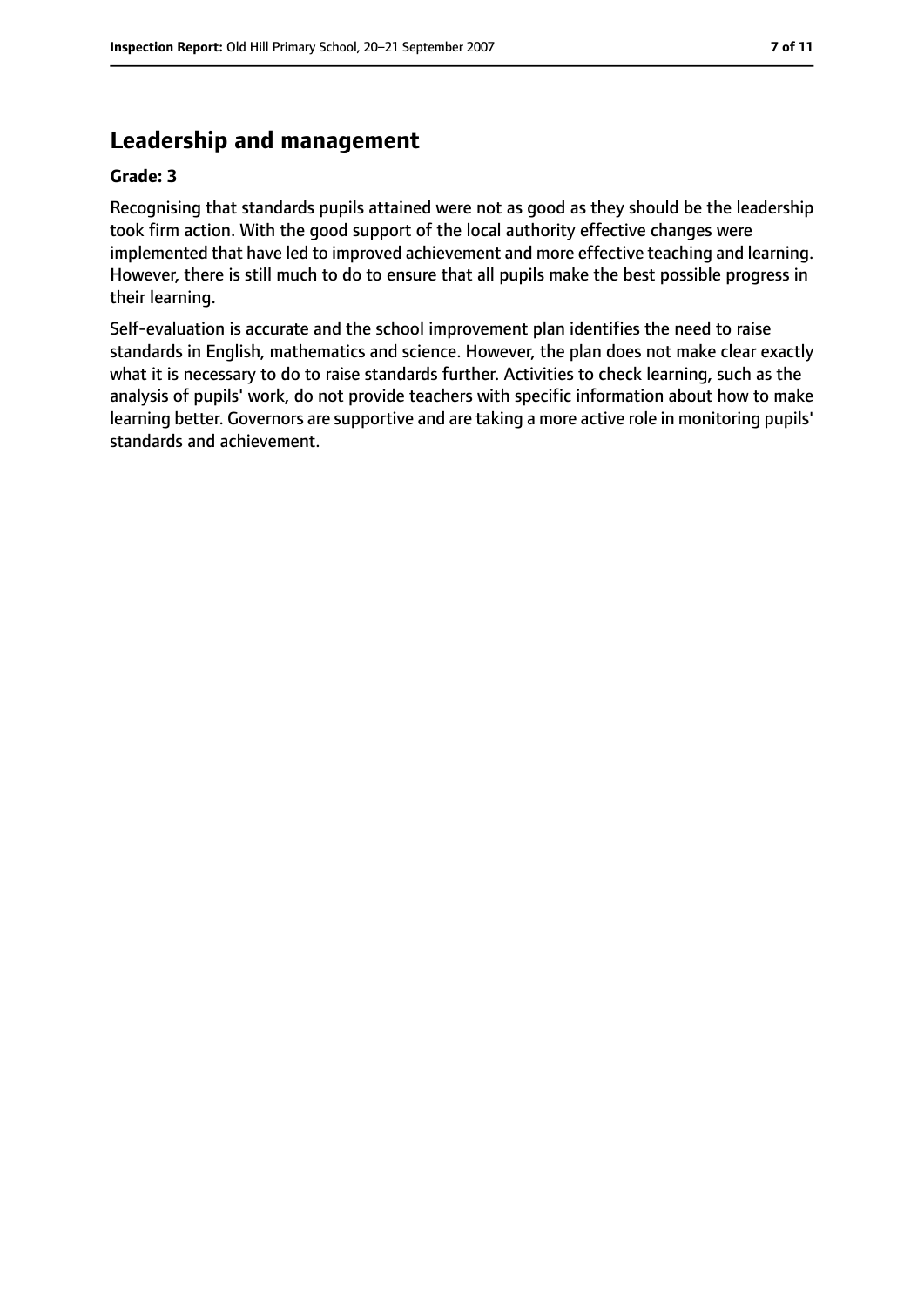**Any complaints about the inspection or the report should be made following the procedures set out in the guidance 'Complaints about school inspection', which is available from Ofsted's website: www.ofsted.gov.uk.**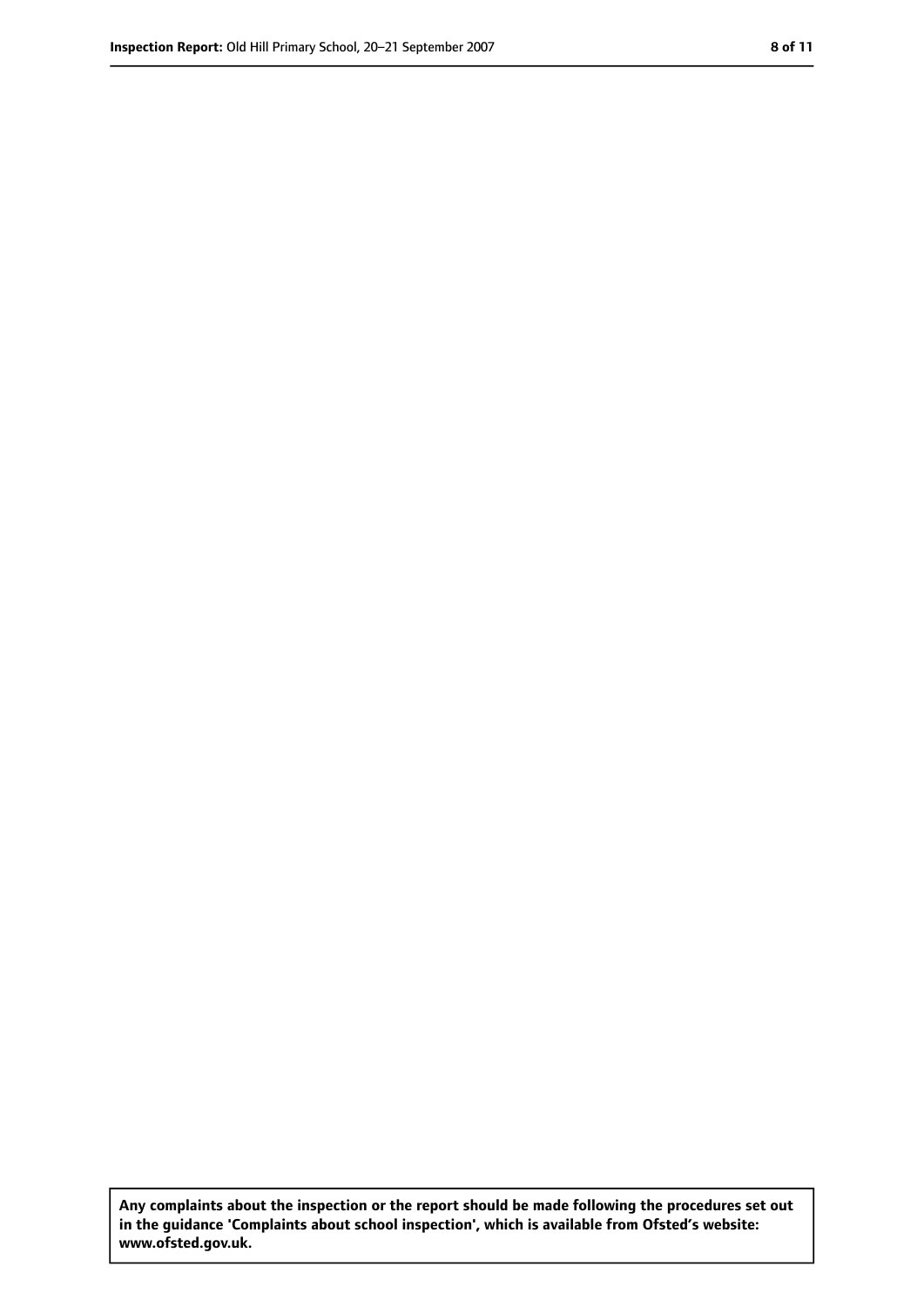#### **Annex A**

## **Inspection judgements**

| $^{\backprime}$ Key to judgements: grade 1 is outstanding, grade 2 good, grade 3 satisfactory, and | <b>School</b>  |
|----------------------------------------------------------------------------------------------------|----------------|
| arade 4 inadequate                                                                                 | <b>Overall</b> |

## **Overall effectiveness**

| How effective, efficient and inclusive is the provision of education, integrated<br>care and any extended services in meeting the needs of learners? |     |
|------------------------------------------------------------------------------------------------------------------------------------------------------|-----|
| Effective steps have been taken to promote improvement since the last<br>inspection                                                                  | Yes |
| How well does the school work in partnership with others to promote learners'<br>well-being?                                                         |     |
| The effectiveness of the Foundation Stage                                                                                                            |     |
| The capacity to make any necessary improvements                                                                                                      |     |

#### **Achievement and standards**

| How well do learners achieve?                                                                               |  |
|-------------------------------------------------------------------------------------------------------------|--|
| The standards <sup>1</sup> reached by learners                                                              |  |
| How well learners make progress, taking account of any significant variations between<br>groups of learners |  |
| How well learners with learning difficulties and disabilities make progress                                 |  |

#### **Personal development and well-being**

| How good is the overall personal development and well-being of the<br>learners?                                  |  |
|------------------------------------------------------------------------------------------------------------------|--|
| The extent of learners' spiritual, moral, social and cultural development                                        |  |
| The extent to which learners adopt healthy lifestyles                                                            |  |
| The extent to which learners adopt safe practices                                                                |  |
| How well learners enjoy their education                                                                          |  |
| The attendance of learners                                                                                       |  |
| The behaviour of learners                                                                                        |  |
| The extent to which learners make a positive contribution to the community                                       |  |
| How well learners develop workplace and other skills that will contribute to<br>their future economic well-being |  |

#### **The quality of provision**

| How effective are teaching and learning in meeting the full range of the<br>learners' needs?          |  |
|-------------------------------------------------------------------------------------------------------|--|
| How well do the curriculum and other activities meet the range of needs<br>and interests of learners? |  |
| How well are learners cared for, guided and supported?                                                |  |

 $^1$  Grade 1 - Exceptionally and consistently high; Grade 2 - Generally above average with none significantly below average; Grade 3 - Broadly average to below average; Grade 4 - Exceptionally low.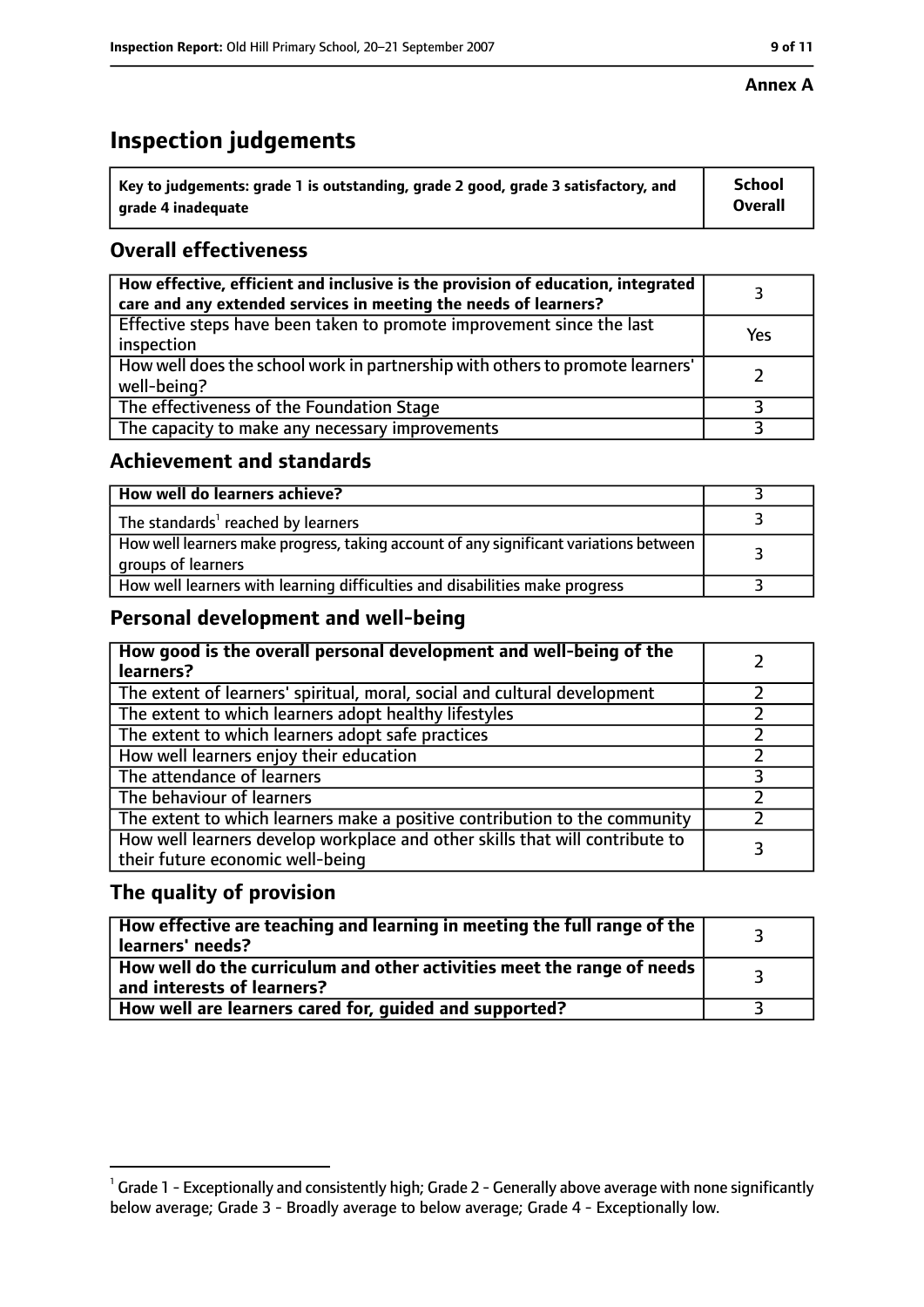# **Leadership and management**

| How effective are leadership and management in raising achievement<br>and supporting all learners?                                              | 3         |
|-------------------------------------------------------------------------------------------------------------------------------------------------|-----------|
| How effectively leaders and managers at all levels set clear direction leading<br>to improvement and promote high quality of care and education |           |
| How effectively leaders and managers use challenging targets to raise standards                                                                 | 3         |
| The effectiveness of the school's self-evaluation                                                                                               | 3         |
| How well equality of opportunity is promoted and discrimination tackled so<br>that all learners achieve as well as they can                     | 3         |
| How effectively and efficiently resources, including staff, are deployed to<br>achieve value for money                                          | 3         |
| The extent to which governors and other supervisory boards discharge their<br>responsibilities                                                  | 3         |
| Do procedures for safequarding learners meet current government<br>requirements?                                                                | Yes       |
| Does this school require special measures?                                                                                                      | <b>No</b> |
| Does this school require a notice to improve?                                                                                                   | No        |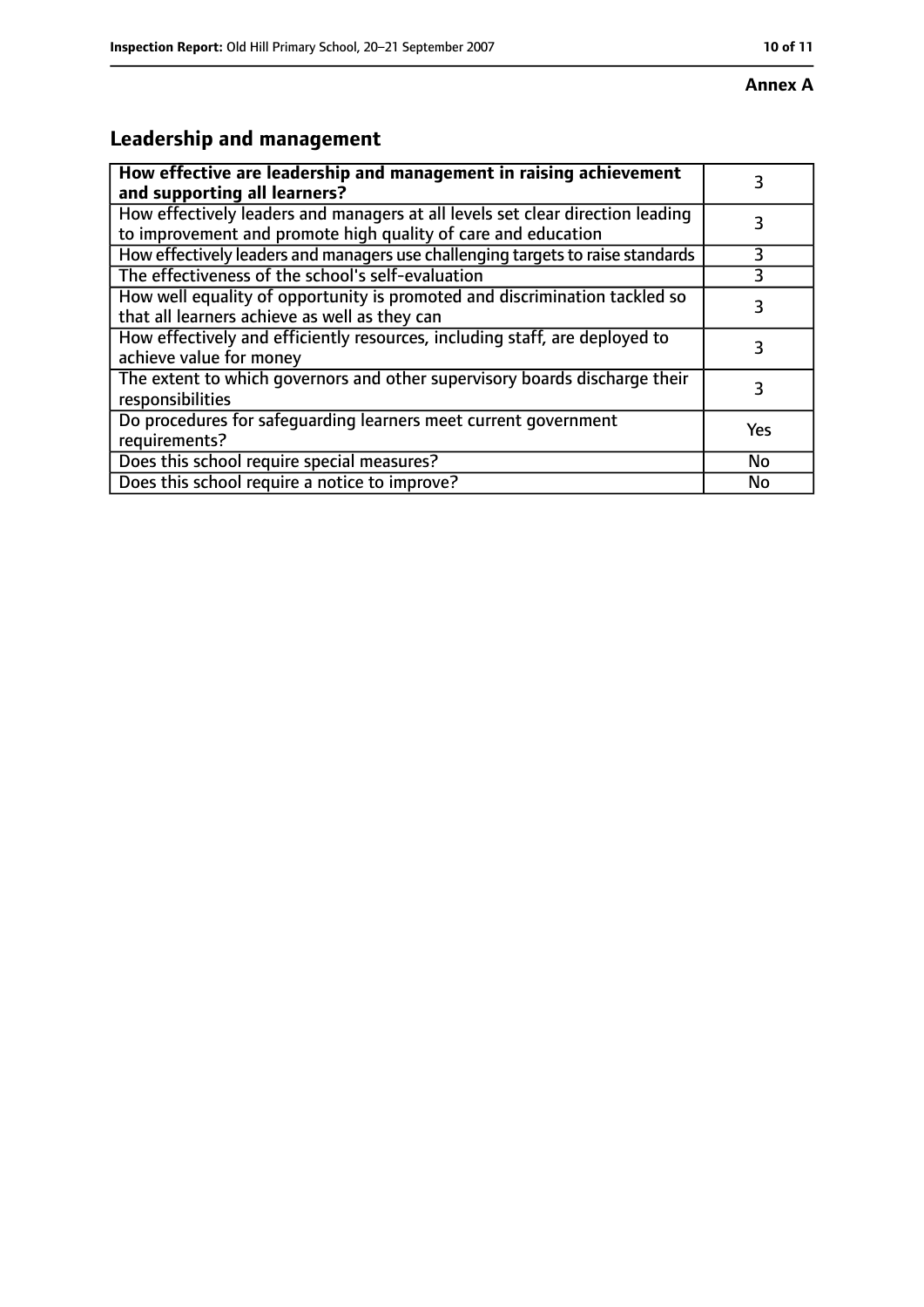#### **Annex B**

## **Text from letter to pupils explaining the findings of the inspection**

#### Dear Children

Inspection of Old Hill Primary School, Cradley Heath, B64 6DR

Thank you for making Mr Groves and I so welcome when we inspected your school recently. As you know, we came to see how well the school is doing and how you are getting along with your learning. We found the school gives you a satisfactory education and everyone is working hard to make it better.

Some good things are happening, especially the way your teachers make the curriculum so interesting for you. We think theme weeks are a great idea and understand why you enjoy school. We are glad to know you try hard to take regular exercise and eat healthily. You know how to keep safe, both in and out of school, and it was interesting to find out how much you knew about the dangers of smoking, drugs and of the internet.

The school takes good care of you and we are pleased you feel safe in school. We think the school council and 'playground buddies' do a good job. The council members have certainly made the playground much better and we agree when some of you said the next job is to clean up 'The Grove'. You know the importance of thinking about other people who do not have as much as you do. You should be proud of all the support you give to different charities.

We think your teachers try hard to help you learn in an interesting way. We like the way you talk to each other about your ideas. We think that learning is getting better but we think teachers could do more. Therefore, we have asked them to make sure they use the information about what you know already to carefully set you work that is at the right level. Also, we think they should give you more information about how you yourselves can improve your work. We think teachers in the Foundation Stage should help children to learn the names and sounds of letters, get better at writing and use numbers to solve very simple problems. We have also asked your headteacher to check more carefully what things will really help to raise standards in English, mathematics and science and share this information with teachers.

You can help too by continuing to do your best and by asking your teachers how you can make your work even better.

Thank you again for your help and keep on working hard.

Yours faithfully

Lois Furness Lead inspector